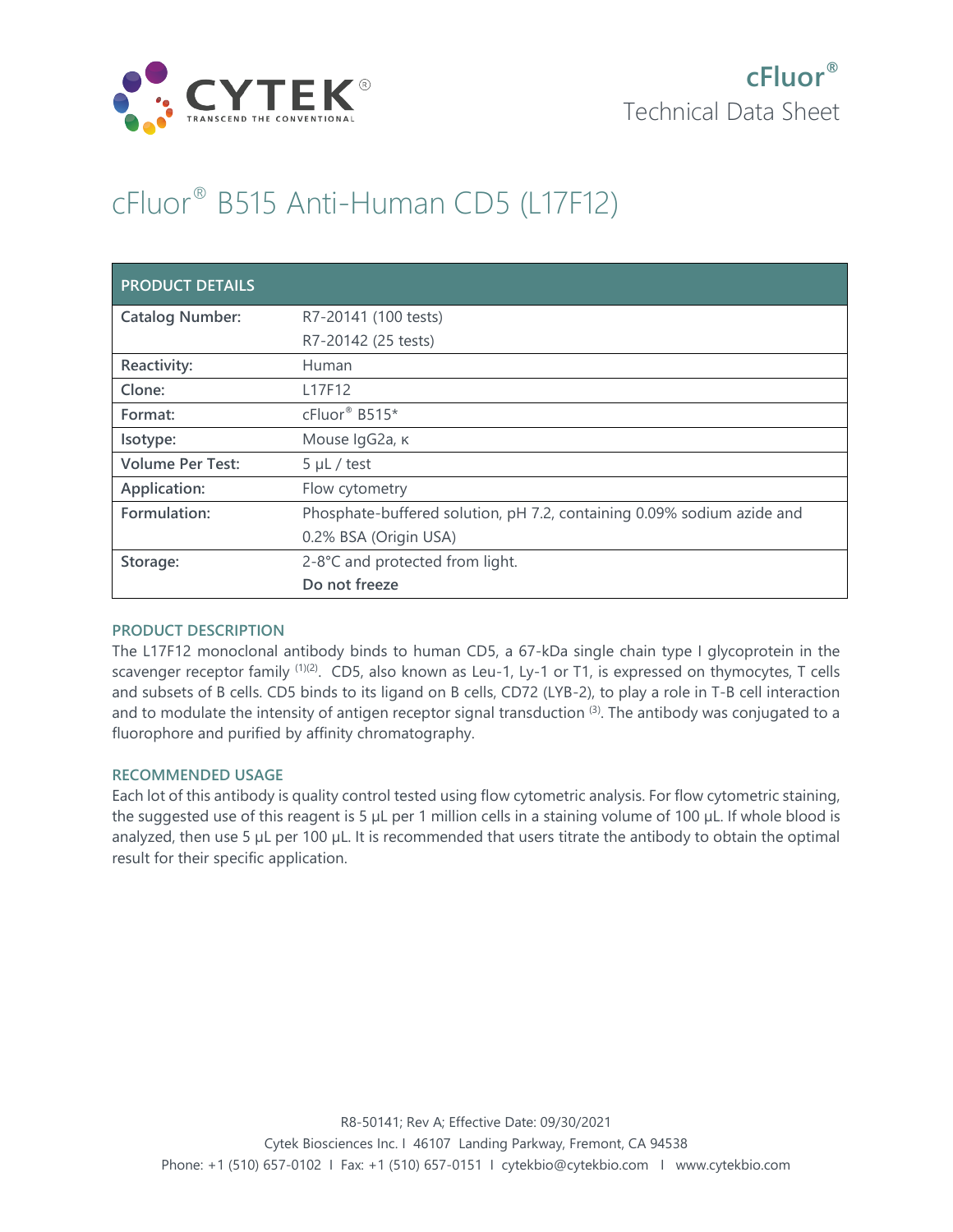

**PRODUCT DATA**

Human peripheral blood was stained with cFluor® B515 Anti-Human CD5 (clone L17F12) (filled histogram) or cFluor® B515 mouse IgG2a, κ isotype control (open histogram). Data shown is gated on lymphocytes.

Spectral signature of cFluor® B515 from a Cytek® Aurora 5 laser system equipped with 355 nm, 405 nm, 488 nm, 561 nm and 640 nm lasers using CytekAssaySettings.